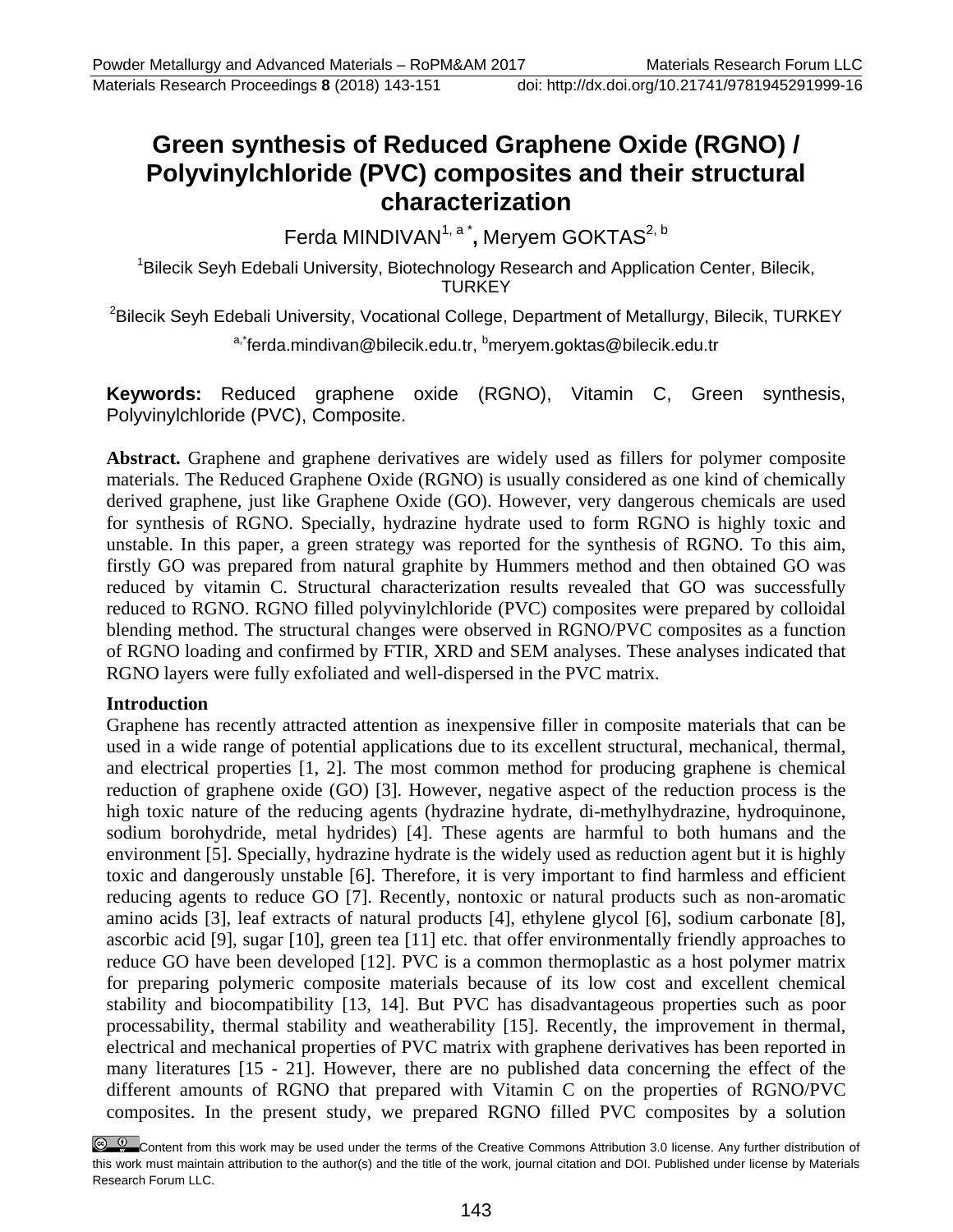blending method and we are reporting a simple method of preparation of RGNO using Vitamin C. The effect of RGNO on structural properties has been investigated. This research opens a new route to fabricate composites with green synthesis of filler which can be a promising material for many applications.

## **Material and Method**

Graphite powder (GF), concentrated sulfuric acid (98 % -  $H_2SO_4$ ), potassium permanganate (KMnO<sub>4</sub>), hydrogen peroxide (30 % -  $H_2O_2$ ) solution, hydrochloric acid (HCI) and Vitamin C  $(L+)$  - Ascorbic Acid) were of reagent grade and purchased from Merck. All the reagents were used without further purification. All solutions were prepared using deionized (DI) water. GO was prepared from natural graphite (45µm nominal particle size) by the Hummers method [22]. Graphite (1 g) was mixed with 69 mL of concentrated  $H_2SO_4$  and the mixture was stirred in an ice bath for around 30 min. After homogeneous dispersion of the GF in the solution,  $KMnO_4$  (8 g) was added slowly to the solution in an ice bath and the reaction mixture was stirred for 15 min. under a reaction temperature of 20ºC. Then the ice bath was removed and the mixture was stirred at 35ºC overnight to form thickened paste. Afterward 70 mL of de-ionized water was added slowly into the reaction solutions to avoid the reaction temperature rising to a limit of 98 ºC. After 2 hours of vigorous stirring, 12 mL of 30 %  $H_2O_2$  was added and the color turned golden yellow immediately. Finally, the mixture was then filtered and washed several times with 3 % HCl and DI water until pH 7 and dried at 65ºC for 12 hours to obtain GO powder.

To prepare RGNO, 0.5 g of GO was dispersed in 100 mL of DI water. pH of the GO suspension was adjusted to  $\sim$ 10 by using ammonia solution. Then 0.75 g of Vitamin C was added to the mixture and heated at 95°C for 12 hours. After that the mixture was filtered and the RGNO was obtained as a black powder. This powder was washed with DI water several times.



**Fig. 1.** Synthesis process of RGNO/PVC composites.

RGNO/PVC composites were prepared by a colloidal blending method. PVC (1 g) was first dissolved in Tetrahydrofuran (THF) at 70 °C and was cooled to room temperature. RGNO powder was separately dispersed in THF at 25ºC. The two solutions were stirred for 2 hours at 60ºC. The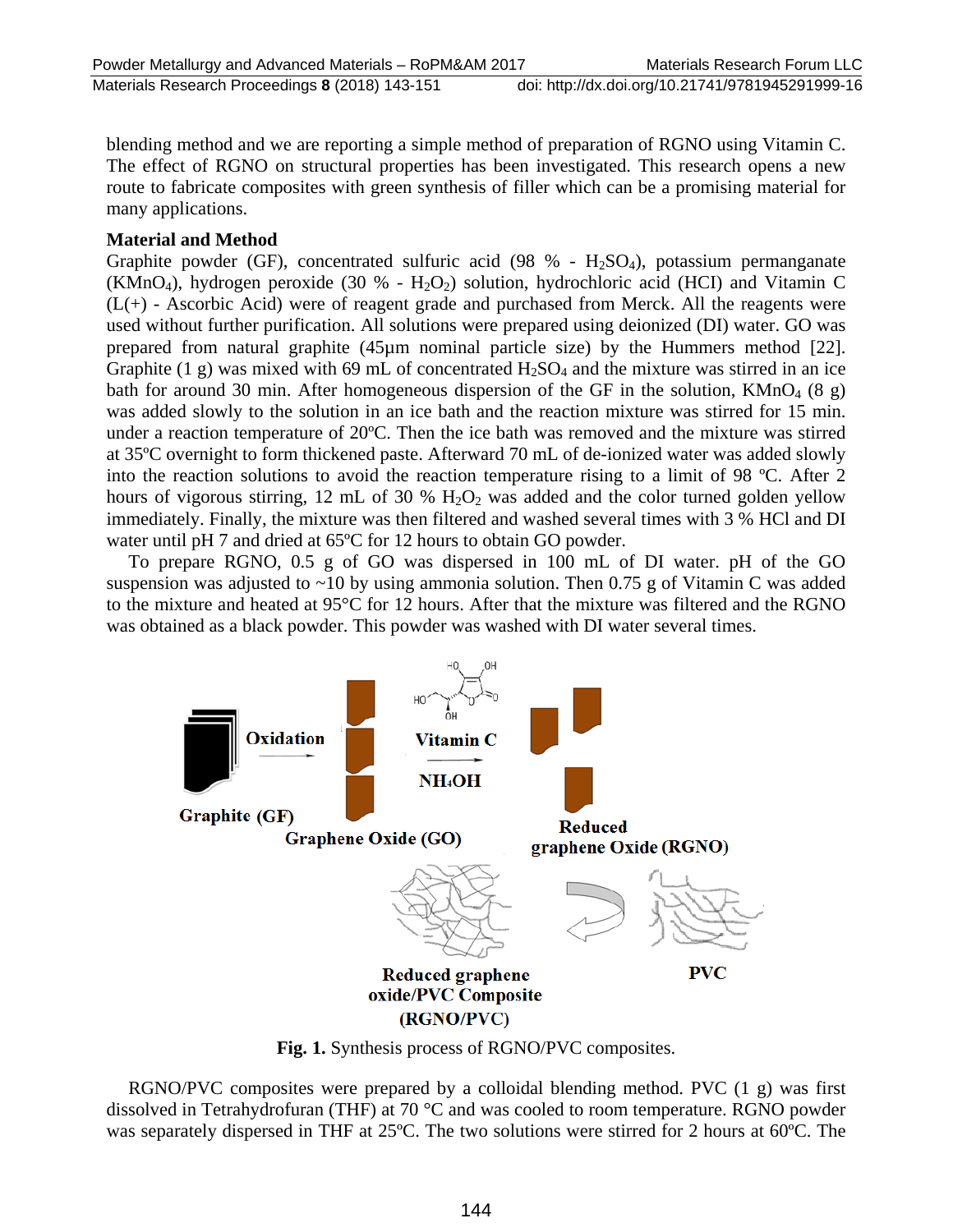resulting homogeneous dispersion was poured into glass petri dish and kept in an oven at 60 °C for slow evaporation of the solvent to get RGNO/PVC composite. The synthesis process of RGNO/PVC composites is illustrated in Fig. 1. The RGNO content in the RGNO/PVC composite was varied from  $0.1 - 1$  wt. % (Table 1).

| <b>Samples</b> | RGNO Content (wt. %) |
|----------------|----------------------|
| $0.1-RGNO/PVC$ | 01                   |
| 0.3-RGNO/PVC   | 0.3                  |
| 0.5-RGNO/PVC   | 0.5                  |
| 1-RGNO/PVC     |                      |

**Table 1.** Ratios and codes of RGNO in the composites.

Structural analyses of the RGNO powders and composites were carried out by FTIR spectra (Spectrum 100, Perkin Elmer) in the range of 4000–400 cm−1 and X-Ray Diffraction (XRD, PAN analytical, Empyrean) in the range of  $5 - 40^{\circ}$ . The surface morphology was examined by a Scanning Electron Microscopy (SEM, Supra 40VP, Zeiss). EDS analyses were performed on the same instrument.

#### **Results and Discussion**

FTIR spectra for GO, RGNO, neat PVC and RGNO/PVC composites were presented in Fig. 2. Fig. 2 showed the stretching of hydroxyl group at  $3214 \text{ cm}^{-1}$ , the C=O carbonyl stretching at 1720 cm−1, and the C–O epoxide group stretching at 1160 and 1040 cm−1 [6, 8]. These results suggested that the GO sample was oxidized and presented mainly oxygen-containing functional groups. After the reduction reaction, no obvious peak could be observed, which means that successful reduction of GO into RGNO [11].



**Fig. 2.** FTIR spectra of GO, RGNO and RGNO/PVC composites.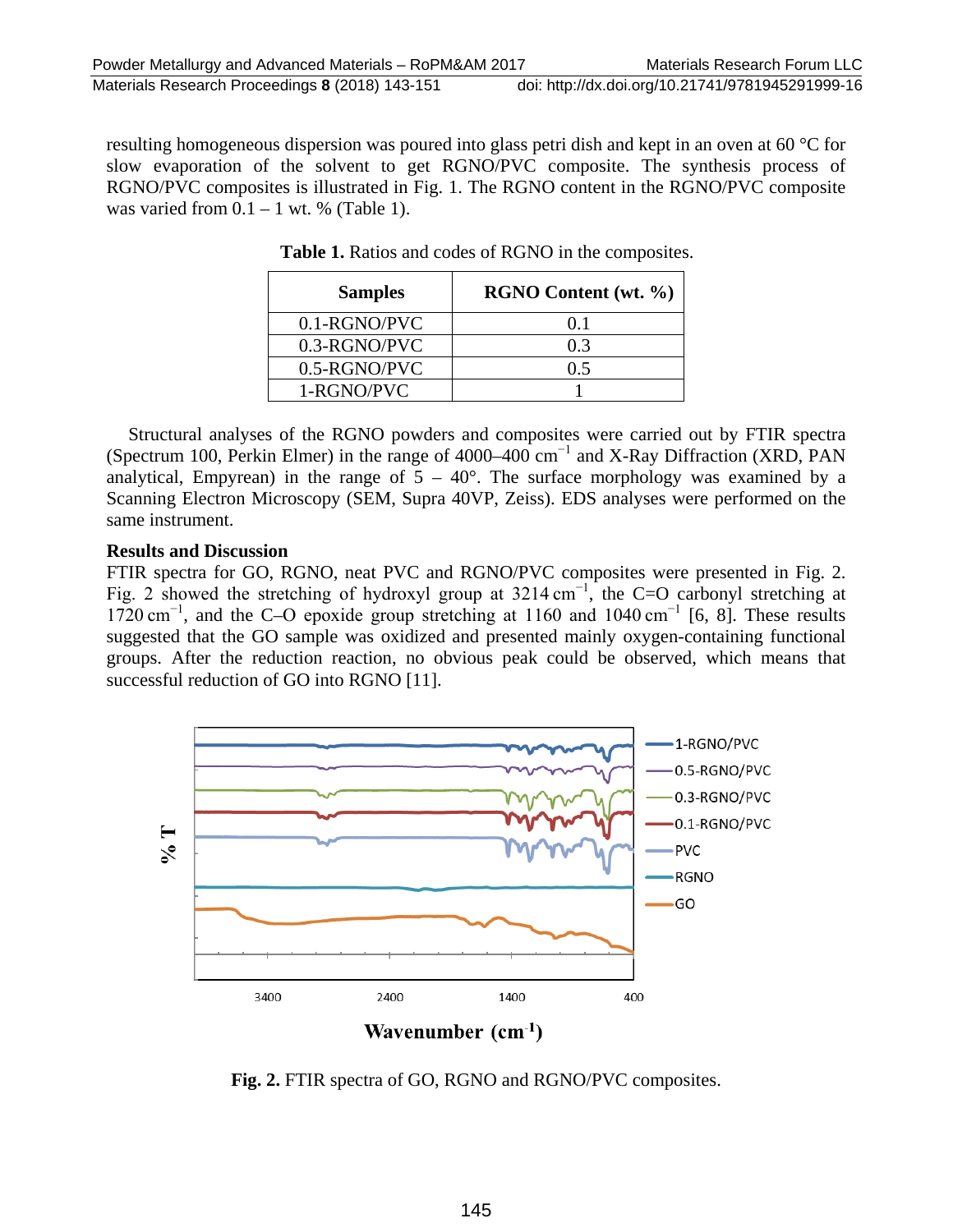Characteristic peaks of carbon-oxygen functional groups of RGNO were just very weak. For neat PVC and the RGNO/PVC composites, the characteristic C–H in phase and out of phase stretching vibrations bands can be observed at 2911 cm<sup>-1</sup> and 2859 cm<sup>-1</sup>, respectively. The peaks at 1426, 1252, 956, 834, 611 cm<sup>-1</sup> in the FTIR spectra of neat PVC and RGNO/PVC composites were attributed to the CH<sub>2</sub> deformation, CH-rocking, trans CH wagging, C-Cl stretching and cis CH wagging vibration, respectively [18, 23]. As seen from Fig. 2, FTIR spectra of RGNO/PVC composites showed a decrease in the intensities of the peaks with increase of RGNO loading content. This result indicated that RGNO prevented intermolecular vibrations with increase of RGNO loading content.

Fig. 3 showed XRD patterns of the GF and prepared GO and RGNO powders whereas Table 2 showed 2θ values and d-spacing data of the same materials.

| <b>Samples</b> | $20^{\circ}$ | $d$ (nm) |
|----------------|--------------|----------|
| GF             | 26,4         | 0,337    |
| GO             | 9,95         | 0,888    |

**Table 2.** 2θ values and d spacing data obtained from XRD results.

The crystalline GF had a strong characteristic peak at 2θ=26.4º. The corresponding interlayer distance was observed to be 0.337 nm. Fig. 3 exhibited a sharp peak at 9.95° corresponding to the (002) plane of GO and inter planner spacing of 0.888 nm, which confirms the successful preparation of GO from graphite powder by the modified Hummers method [6]. The increase in the interlayer distance from 0.337 nm to 0.888 nm was due to oxygen-containing functional groups intercalated within the layered structure (Table 1) [24]. For RGNO in Fig. 3, the diffraction peak at 9.95° has disappeared, indicating the complete reduction of GO to RGNO by Vitamin C and a broad peak appears at 24.04°. This indicated that the GO is completely exfoliated to a single layer of graphene [25, 26]. The XRD patterns of all RGNO/PVC composites were shown in Fig. 4 and no peak was seen for any of the RGNO-containing composites. XRD analysis result demonstrated that the amorphous structure of the PVC was maintained.



**Fig. 3.** X-ray diffraction patterns of GF, GO and RGNO powders.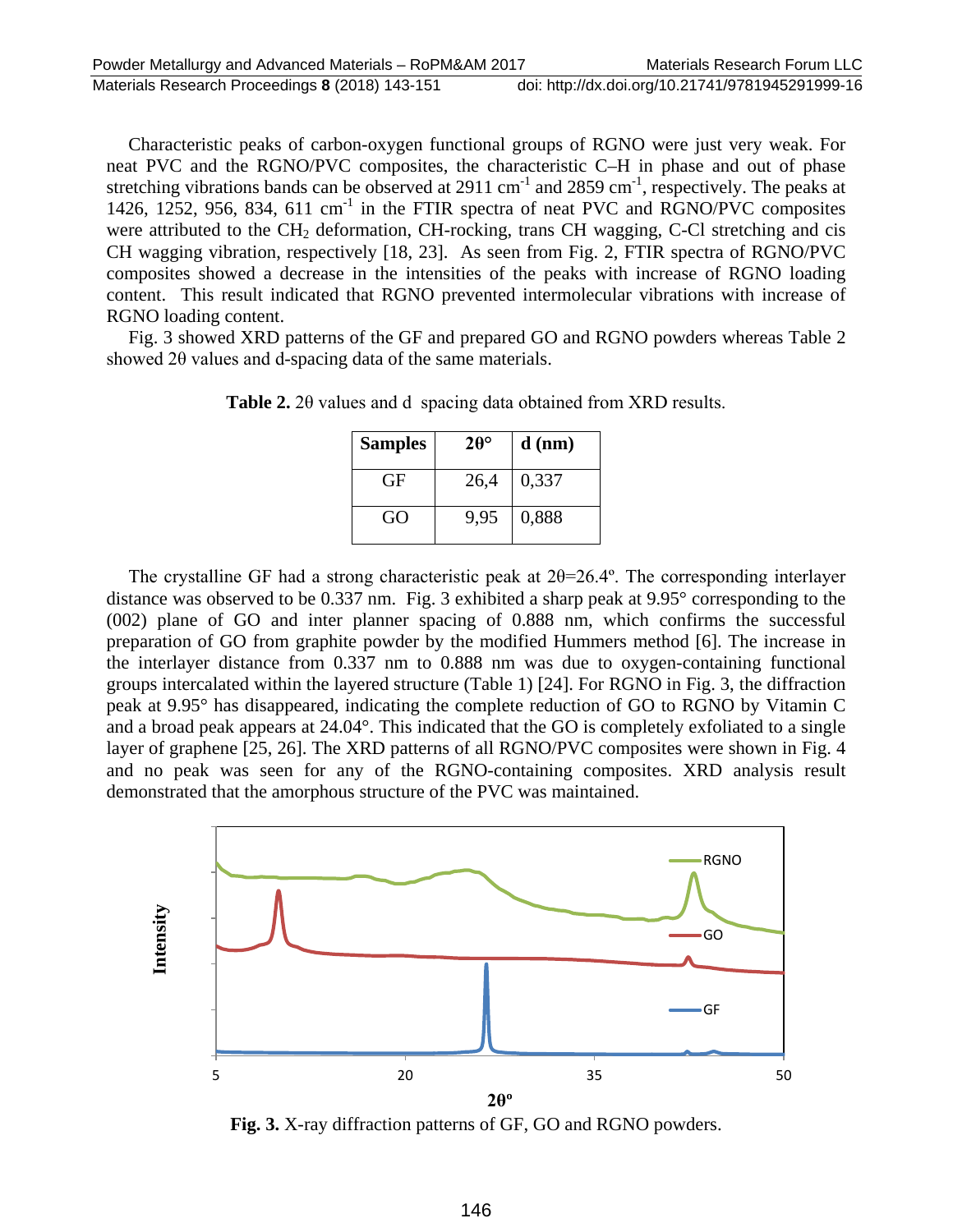Fig. 5 presented the micrographs of GO and RGNO powders. It could be seen clearly from the SEM image of Fig. 5 a that the morphology of GO appeared as a randomly aggregated [27, 28]. As shown in Fig. 5b, the SEM image of the RGNO showed that wrinkle-like structure due to the rapid removal of oxygen containing functional groups in GO (hydroxyl, carbonyl and epoxy groups) [25]. According to EDS results of the GO and RGNO, oxygen content decreased from 46.78 atom % to 24.03 atom % (Table 3) which indicated successful reduction of GO.



**Fig. 4.** X-ray diffraction patterns of RGNO and RGNO/PVC composites.



**Fig. 5.** SEM images of (a) GO, (b) RGNO (magnification 20.000 KX).

| <b>Samples</b> | Oxygen Content (atom $\%$ ) |
|----------------|-----------------------------|
| G()            | 46.78                       |
| <b>RGNO</b>    | 24.03                       |

**Table 3.** EDS results of GO and RGNO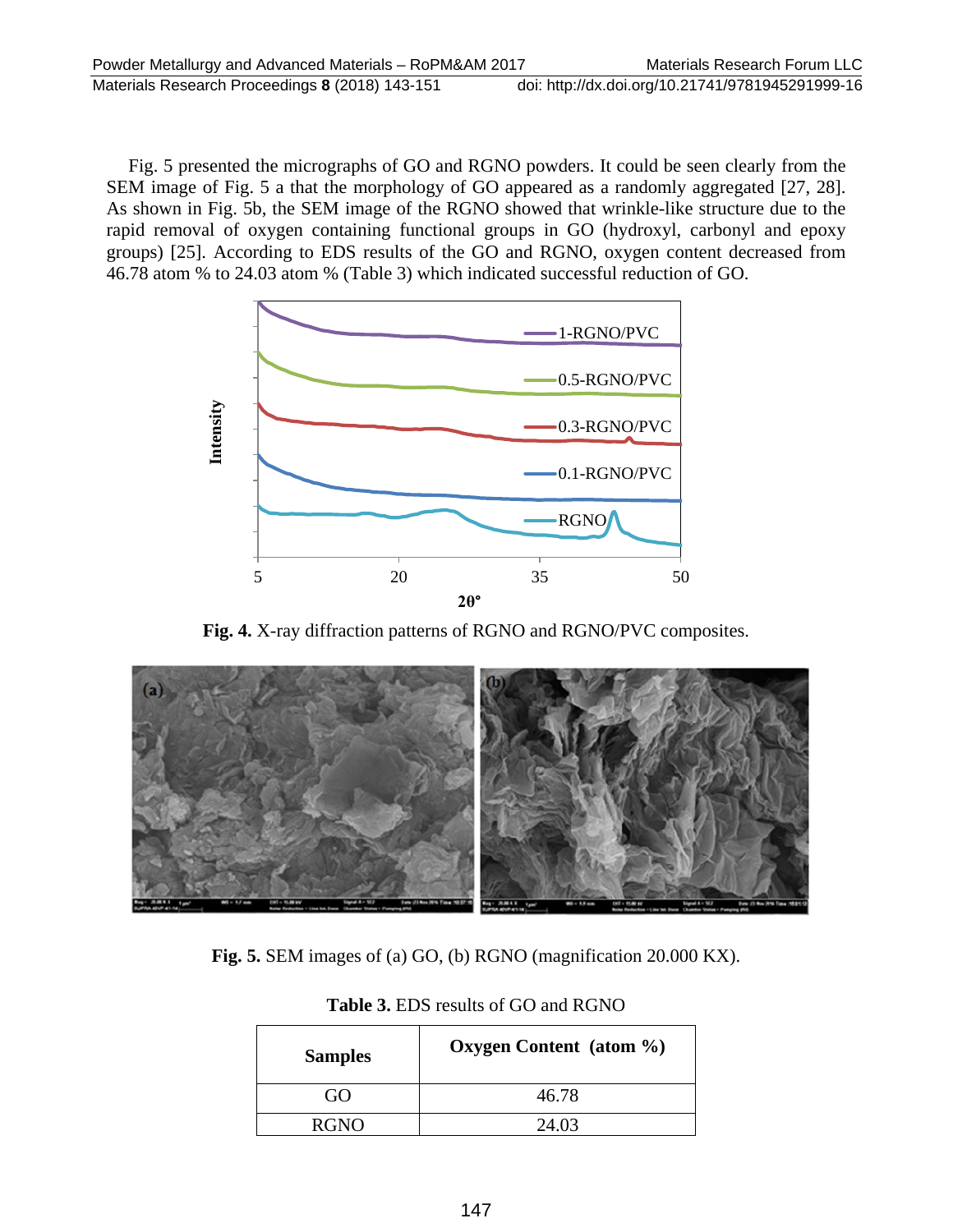Fig. 6 showed the surface morphologies of the neat PVC and RGNO/ PVC composites. When compared to the straight surface of neat PVC shown in Fig. 6a, the PVC composite with 0.1 wt. % RGNO showed irregular and bumpy with a rough surface (Fig. 6b). The SEM image of the PVC composite with 0.3 wt. % RGNO showed that compact and highly porous (Fig. 6c). The PVC composite with 0.5 wt. % RGNO exhibited slightly lower porosity (Fig. 6d) owing to polymer growing in the pores and galleries of RGNO [17]. From the SEM image of the PVC composite with 1 wt. % RGNO (Fig. 6e), it could be seen that the porosity increased as the large-grained. It is evident that the RGNO led to porosity in the PVC matrix. The same structure was also observed previously study [29].



**Fig. 6.** SEM images of (a) Neat PVC, (b) 0.1-RGNO/PVC, (c) 0.3-RGNO/PVC, (d) 0.5- RGNO/PVC, (e) 1-RGNO/PVC (magnification 40.000 KX)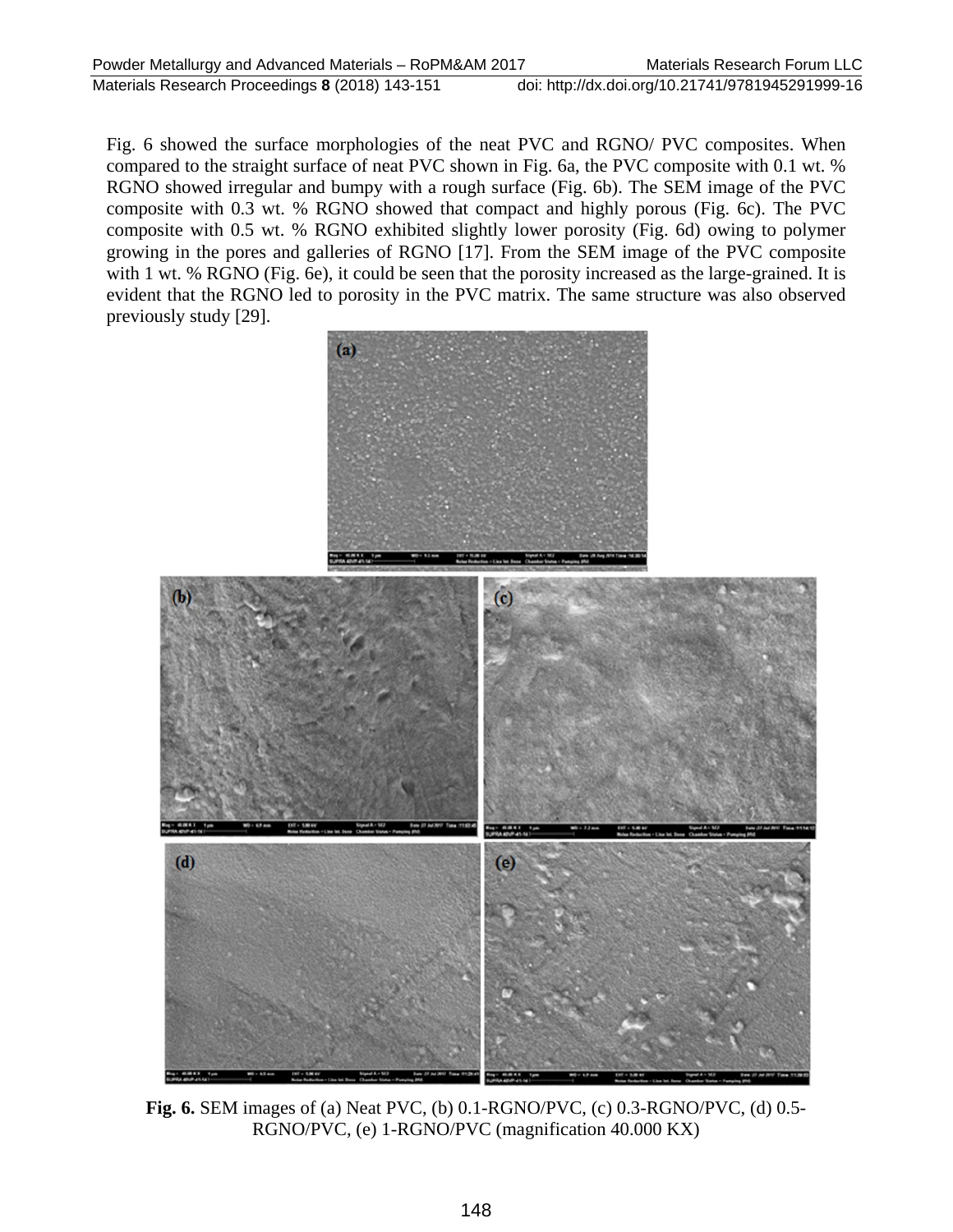#### **Conclusion**

In this study, the structural changes were observed in PVC composites with 0.1, 0.3, 0.5 and 1 wt. % RGNO. To this aim, firstly, GO was prepared from GF by Hummers method and then obtained GO reduced to RGNO with Vitamin C. FTIR, XRD and EDS results showed that GO and RGNO were successfully synthesized and SEM images proved their characteristic structures. RGNO/PVC composites with dispersion in THF had been synthesized by colloidal blending method. No changes were observed in XRD patterns, but FTIR spectra of RGNO/PVC composites showed a decrease in the intensities of the peaks with an increase of RGNO loading content. XRD and FTIR results of all composites indicated the RGNO layers well-dispersed in the PVC matrix. All composites had a different morphological structure when compared with the neat PVC. The SEM images confirmed the presence of PVC filling the pores and galleries of RGNO in the composites. All results of this study revealed that the structural changes of the RGNO/PVC composites must had influenced their thermal and mechanical properties. Therefore, these properties of these composites will be examined in a future work.

#### **Acknowledgement**

The authors thank the financial support of the research foundation (Project no.: 2015-02.BSEU.07- 01) of Bilecik Seyh Edebali University.

## **References**

[1] S. Stankovich, D. A. Dikin, R. D. Piner, K. A. Kohlhaas, A. Kleinhammes, Y. Jia, Y. Wu, S. T. Nguyen, R. S. Ruoff, Synthesis of graphene-based nanosheets via chemical reduction of exfoliated graphite oxide, Carbon. 45 (2007) 1558–1565. https://doi.org/10.1016/j.carbon.2007.02.034

[2] S. Park, J. An, J. R. Potts, A. Velamakanni, S. Murali, R. S. Ruoff, Hydrazine-reduction of graphite- and graphene oxide, Carbon. 49 (2011) 3019 –3023. https://doi.org/10.1016/j.carbon.2011.02.071

[3] D. N. H. Tran, S. Kabiri, D. Losic, A green approach for the reduction of graphene oxide nanosheets using non-aromatic amino acids, Carbon. 76 (2014) 193-202. https://doi.org/10.1016/j.carbon.2014.04.067

[4] S. Thakur, N. Karak, Green reduction of graphene oxide by aqueous phytoextracts, Carbon. 50 (2012) 5331-5339. https://doi.org/10.1016/j.carbon.2012.07.023

[5] Y.-K. Kim, M. -H. Kim, D.-H. Min, Biocompatible reduced graphene oxide prepared by using dextran as a multifunctional reducing agent, Chem. Commun. 47 (2011) 3195–3197. https://doi.org/10.1039/c0cc05005a

[6] Y. Liu, Y. Zhang, G. Ma, Z. Wang, K. Liu, H. Liu, Ethylene glycol reduced graphene oxide/polypyrrole composite for supercapacitor. Electrochim. Acta. 88 (2013) 519-525. https://doi.org/10.1016/j.electacta.2012.10.082

[7] S. Gurunathan, J. W. Han, A. A. Dayem, V. Eppakayala, M.-R. Park, D.-N. Kwon, J.-H. Kim, Antibacterial activity of dithiothreitol reduced graphene oxide, J. Ind. Eng. Chem. 19 (2013) 1280–1288. https://doi.org/10.1016/j.jiec.2012.12.029

[8] Y. Jin, S. Huang, M. Zhang, M. Jia, D. Hu, A green and efficient method to produce graphene for electrochemical capacitors from graphene oxide using sodium carbonate as a reducing agent, Appl. Surf. Sci. 268 (2013) 541– 546. https://doi.org/10.1016/j.apsusc.2013.01.004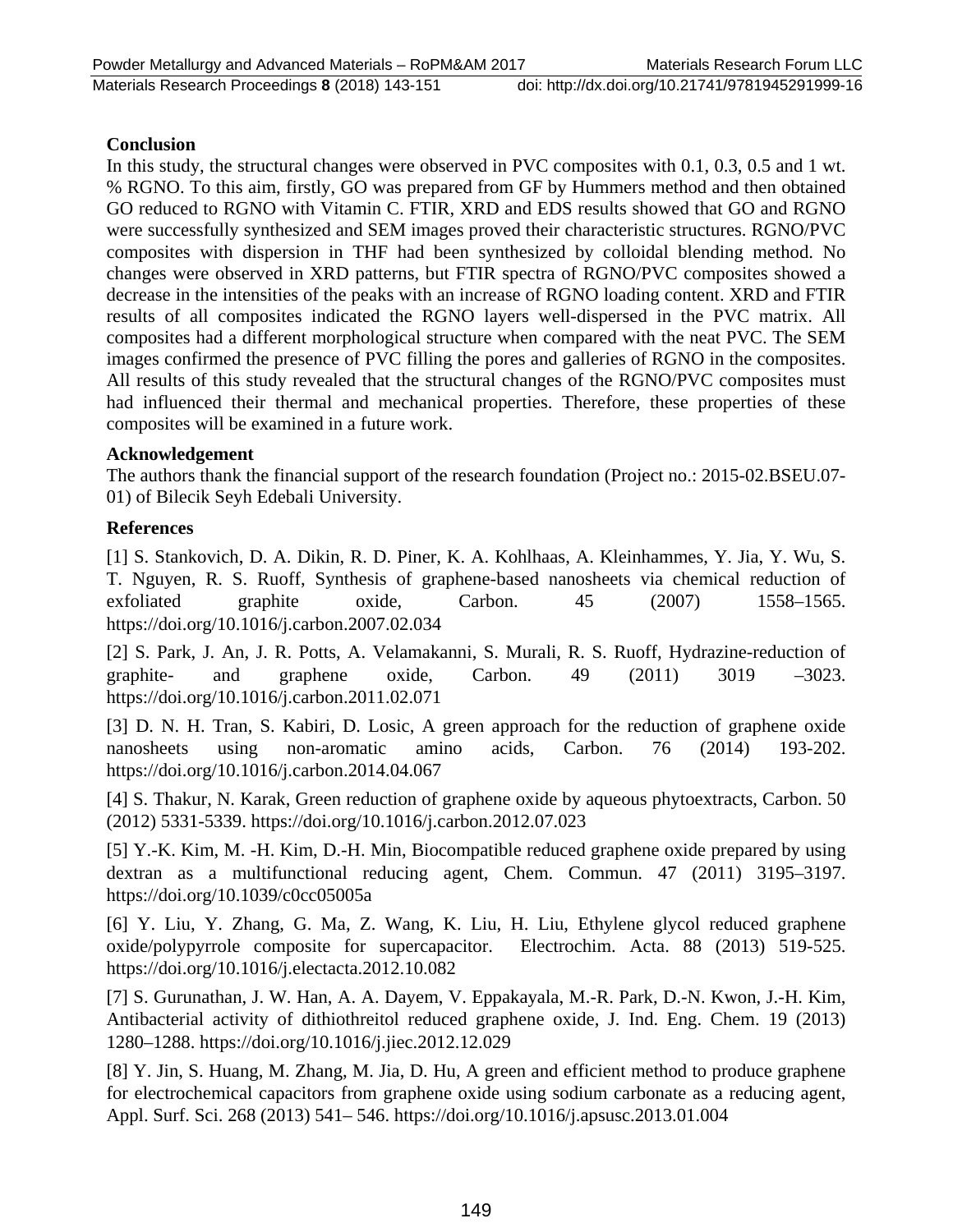[9] M.J. Fernandez-Merino, L. Guardia, J.I. Paredes, S. Villar-Rodil, P. Solis-Fernandez, A. Martinez-Alonso, J.M.D. Tascon, Vitamin C is an ideal substitute for hydrazine in the reduction of graphene oxide suspensions, J. Phys. Chem. C. 114 (2010) 6426–6432. https://doi.org/10.1021/jp100603h

[10] A.I. Kamisan, A.-S. Kamisan, R. Md. Ali, T.I. Tunku Kudin, O.H. Hassan, N. A. Halim, M.Z.A. Yahya, Synthesis of graphene via green reduction of graphene oxide with simple sugars, Adv. Mat. Res. 1107 (2015) 542-546.

[11] Y. Wang, Z. Shi, J. Yin, Facile Synthesis of soluble graphene via a green reduction of graphene oxide in tea solution and its biocomposites, ACS Appl. Mater. and Interfaces. 3 (2011) 1127–1133. https://doi.org/10.1021/am1012613

[12] Y. Guo, X. Sun, Y. Liu, W. Wang, H. Qiu, J. Gao, One pot preparation of reduced graphene oxide (RGO) or Au (Ag) nanoparticle-RGO hybrids using chitosan as a reducing and stabilizing agent and their use in methanol electrooxidation, Carbon. 50 (2012) 2513-2523. https://doi.org/10.1016/j.carbon.2012.01.074

[13] P. Li, X. Chen, J.-B. Zeng, L. Gan, M. Wang, Enhancement of the interfacial interaction between poly(vinyl chloride) and zinc oxide modified reduced graphene oxide, RSC Adv. 6 (2016) 5784–5791. https://doi.org/10.1039/C5RA20893A

[14] X. C. Ge, X. H. Li, Y. Z. Meng, Tensile Properties, Morphology and thermal behavior of PVC composites containing pine flour and bamboo flour, J. Appl. Polym. Sci. 93 (2004) 1804– 1811. https://doi.org/10.1002/app.20644

[15] J. Hu, X. Jia, C. Li, Z. Ma, G. Zhang, W. Sheng, X. Zhang, Z. Wei, Effect of interfacial interaction between graphene oxide derivatives and poly(vinyl chloride) upon the mechanical properties of their nanocomposites, J. Mater. Sci. 49 (2014) 2943-51. https://doi.org/10.1007/s10853-013-8006-1

[16] H. J. Salavagione, G. Martínez, Importance of covalent linkages in the preparation of effective reduced graphene oxide\_poly(vinyl chloride) nanocomposites, Macromolecules. 44, 2011, 2685–2692. https://doi.org/10.1021/ma102932c

[17] K. Deshmukh, G. M. Joshi, Thermo-mechanical properties of poly(vinyl chloride)/graphene oxide as high performance nanocomposites, Polym. Test. 34 (2014) 211–219. https://doi.org/10.1016/j.polymertesting.2014.01.015

[18] K. Deshmukh, S. M. Khatake, G. M. Joshi, Surface properties of graphene oxide reinforced polyvinylchloride nanocomposites, J. Polym. Res. 20 (2013) 286. https://doi.org/10.1007/s10965- 013-0286-2

[19] M. Hasan, M. Lee, Enhancement of the thermo-mechanical properties and efficacy of mixing technique in the preparation of graphene/PVC nanocomposites compared to carbon nanotubes/PVC, Prog Nat Sci-Mater Int. 24 (2014) 579–587. https://doi.org/10.1016/j.pnsc.2014.10.004

[20] S. Vadukumpully, J. Paul, N. Mahanta, S. Valiyaveettil, Flexible conductive graphene/poly(vinyl chloride) composite thin films with high mechanical strength and thermal stability, Carbon. 49 (2011) 198-205. https://doi.org/10.1016/j.carbon.2010.09.004